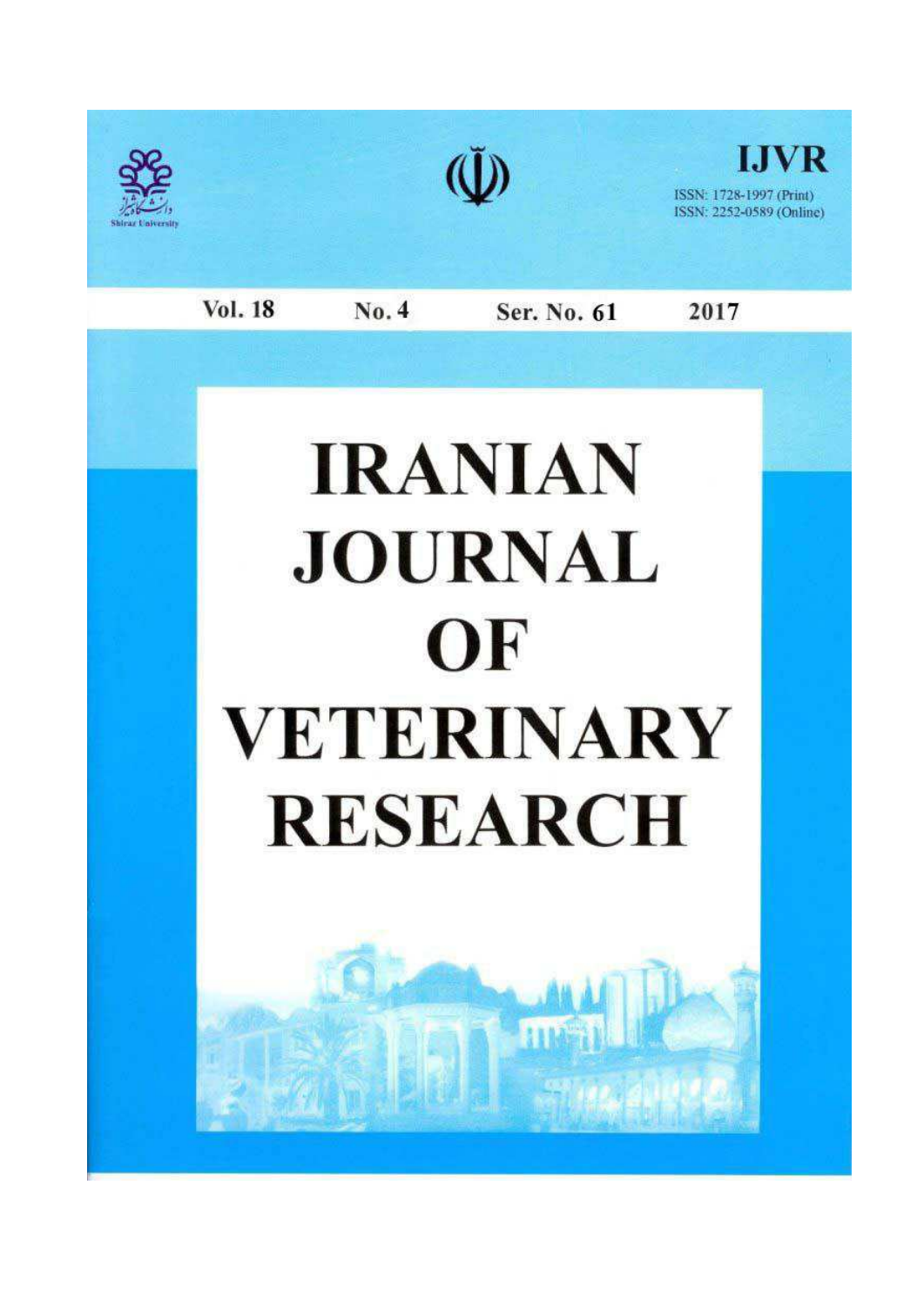# **The use of inulin as fat replacer and its effect on texture and sensory properties of emulsion type sausages**

**Berizi, E.**<sup>1</sup> **; Shekarforoush, S. S.**2\***; Mohammadinezhad, S.**<sup>3</sup> **; Hosseinzadeh, S.**<sup>2</sup> **and Farahnaki, A.**<sup>4</sup>

<sup>1</sup>Graduated from School of Veterinary Medicine, Shiraz University, Shiraz, Iran; <sup>2</sup>Department of Food Hygiene and Public Health, School of Veterinary Medicine, Shiraz University, Shiraz, Iran; <sup>3</sup>DVM Student, School of Veterinary Medicine, Shiraz University, Shiraz, Iran; <sup>4</sup>Department of Food Science and Technology, College of Agriculture, Shiraz University, Shiraz, Iran

*\*Correspondence: S. S. Shekarforoush, Department of Food Hygiene and Public Health, School of Veterinary Medicine, Shiraz University, Shiraz, Iran. E-mail: shekar@shirazu.ac.ir* 

(Received 18 Jun 2016; revised version 6 Mar 2017; accepted 30 May 2017)

### **Summary**

The present study aimed to investigate the possibility of reducing energy content in emulsion type sausages by replacing fat with inulin. In the manufactured product, the fat content was reduced to 6%-18% and replaced by inulin and water. The quality of the resulting product was determined by chemical and texture profile analyses (TPA), color measurement and sensory evaluation. The results showed that replacing fat with inulin led to a significant energy content reduction of up to 64% (with 6% inulin and 12% water). In addition, color measurement, sensory evaluation and TPA were comparable to the traditional product in the inulin treated samples. The overall acceptability of all experimental groups was adequate; therefore, inulin is suggested as a good replacement for fat in emulsion type sausages.

**Key words:** Emulsion type sausage, Functional food, Inulin

## **Introduction**

The relationship between food nutritional values and health is concerning for most consumers as there is an increased demand for health-enhancing functional foods including low-fat meat products (Ruusuen *et al*., 2003a, b; Hahn, 2005; Bigliardi and Galati, 2013). Fat intake is associated with an increased risk of obesity, some types of cancer, high blood cholesterol and coronary heart disease. For these reasons, several health-related organizations have proposed to limit total fat intake to no more than 30% of total calories (Jimenes Colmenero, 1996). However, fat contributes to the flavor, texture, mouth feel and appearance of food and when fat is reduced, the products are firmer, more rubbery and less juicy (Caceres *et al*., 2004; Naga Mallika *et al*., 2009).

Several approaches have been proposed to reduce fat while retaining sensory and textural attributes of foods by replacing it with water, proteins, carbohydrates and fat based substitutes (Jimenes Colmenero, 1996; Sandrou and Arvanitoyannis, 2000). Various dietary fibers such as inulin can be useful for maintaining the organoleptic qualities of fat. In addition, increased fiber in food has various health benefits such as reducing the risks of atherosclerosis and colon cancer and increasing the bioavailability of minerals such as calcium (Roberfroid, 2000; Anderson *et al*., 2009; Scholz-Ahrens *et al*., 2016). Inulin is a soluble dietary fiber (fructooligosaccharide) containing a degree of polymerization of up to sixty monomers of fructose bound. It is not hydrolyzed by human digestive enzymes as it transits intact through the upper gastrointestinal tract to reach the large intestine. As one of the most common probiotics, bifidobacteria, ferment the inulin and produce short chain fatty acids (acetate, propionate, butyrate and lactate). Inulin enhances the growth of these beneficial microorganisms to compete with pathogenic bacteria (Hidaka *et al*., 1986; Gibson *et al*., 1995). Currently, inulin is approved by WHO as a safe food ingredient. It has a unique ability to form discrete highly stable particle gels and contribute to the rheological and textural properties of foods (Boeckner *et al*., 2001; Desmedt *et al*., 2001). Inulin can be used to give meat products a creamier and juicier mouth feel without compromising taste and texture (Franck, 2002; Janvary, 2006).

Nowadays, as high levels of fat in emulsion type sausages is not desirable, both scientists and consumers increasingly demand products with less fat and more fat substitutes (Janvary, 2006; Nitsch, 2006).

The objectives of our study were to determine the effect of inulin on the physicochemical, texture and sensory properties of reduced fat emulsion type sausages.

# **Materials and Methods**

#### **Sausage manufacture**

An emulsion type sausage was produced as described by Sham Sham Meat Processing Industry, Shiraz, Iran. The basic formulation consisted of 60% minced cattle meat, 1.50% sodium chloride, 18% vegetable oil, 14% ice flake, 5% wheat flour, 120 ppm sodium nitrate, 1.50% trisodium phosphate, sugar, monosodium glutamate, sodium ascorbate and spices.

In order to replace fat with inulin, the following experimental groups were employed; control, group I (I3 W3):  $3\%$  inulin +  $3\%$  excess water, group II (I3 W6):  $3\%$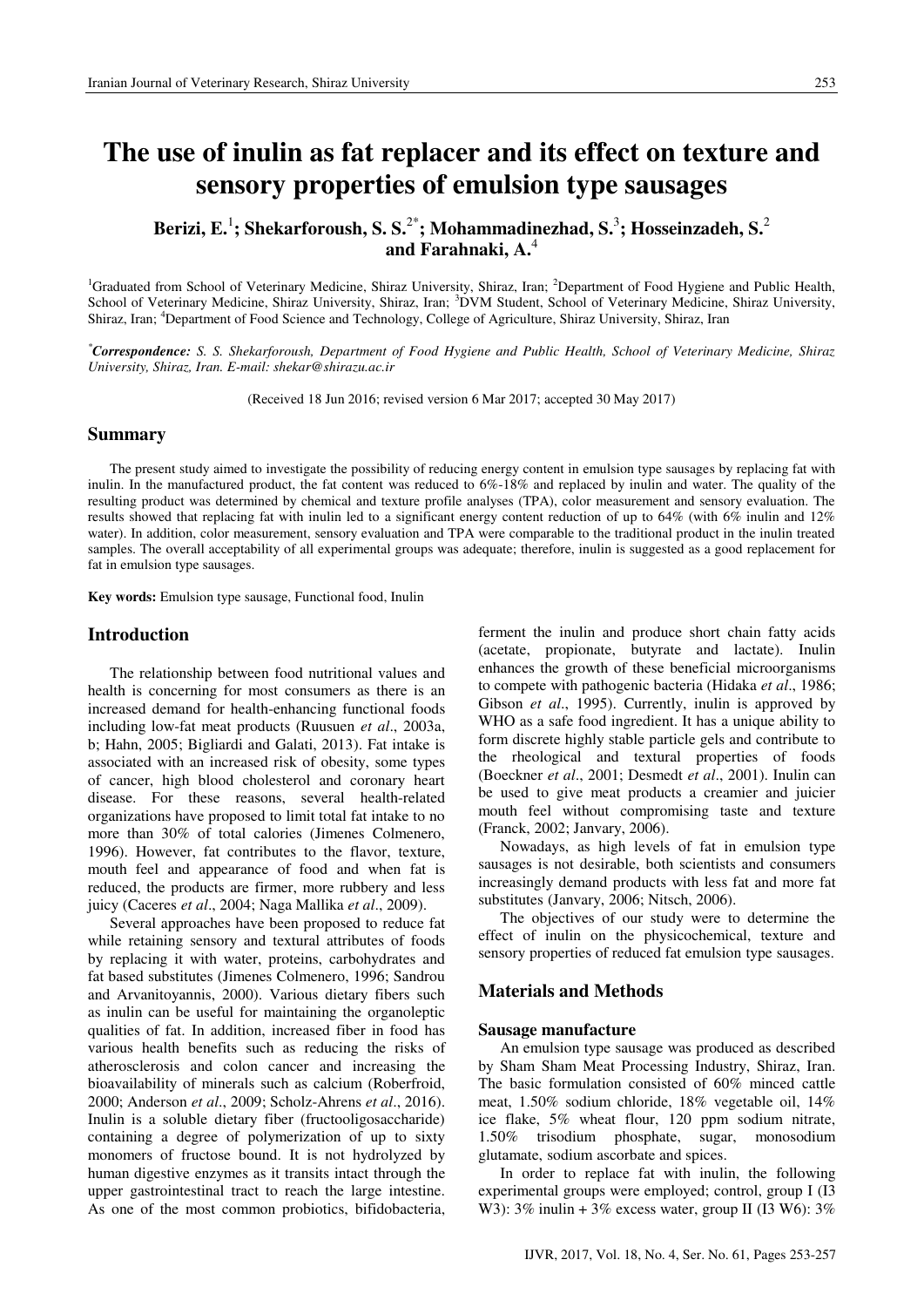inulin +  $6\%$  excess water, group III (I6 W6):  $6\%$  inulin + 6% excess water, and group IV (I6 W12): 6% inulin + 12% excess water. A portion of vegetable oil was gradually replaced by long-chain inulin powder (Fibruline XL, Cosucra; Warcoing Industrie S.A., Belgium) and ice flakes (Table 1) which were subsequently chopped in a cutter. The dough was stuffed in a cellulose casing with a 70 mm diameter using an automatic filler and cooked in a steam bath at 85°C for 90 min. The samples were finally stored at 4°C for 24 h. The experiments were repeated three times.

**Table 1:** Composition of different ingredients in the experimental sausages

|                                   | Ingredients $(\% )$ |        |            |  |  |  |
|-----------------------------------|---------------------|--------|------------|--|--|--|
| Experiments                       | Vegetable oil       | Inulin | Ice flakes |  |  |  |
| Control                           | 18                  |        | 14         |  |  |  |
| $13 W3$ <sup>1</sup>              | 12                  |        |            |  |  |  |
| $13 W6^2$                         |                     |        | 20         |  |  |  |
| 16 W6 <sup>3</sup>                |                     |        | 20         |  |  |  |
| $16$ W <sub>12</sub> <sup>4</sup> |                     |        |            |  |  |  |

 $\frac{1}{2}$  3% inulin + 3% excess water,  $\frac{2}{3}$ % inulin + 6% excess water,  $36\%$  inulin + 6% excess Water, and  $46\%$  inulin + 12% excess water

## **Physicochemical analysis**

Fat content was determined according to the Soxhlet method, and protein (Kjeldhal nitrogen), moisture (oven air-drying method) and ash (muffle furnace method) were analyzed following the AOAC procedure (AOAC, 1997). The amount of carbohydrates were then calculated based on the remaining materials. Water activity (*aw*) was determined using a Decagon CX1 dew point hygrometer at 20°C, and pH was measured in a homogenate prepared with 1.50 g of sausage and 10 ml of distilled water, using a Crison pH-meter.

# **Energy values**

Total calories (kcal) were calculated for 100 g sample using the Atwater values corresponding to fat (9 kcal/g), protein (4.02 kcal/g) and carbohydrates (3.87 kcal/g). Caloric value of inulin was estimated to be 1.50 kcal/g (Cegielka and Tambor, 2012).

## **Color evaluation**

Surface color  $(L^*, a^*$  and  $b^*)$  of the sample was measured objectively using the Hunter  $L^*$ ,  $a^*$ ,  $b^*$  system with a simple digital imaging method described by Yam and Papadakis (2004), 30 min after opening the package. A Sony color digital camera (DCR-SR65E/SR85E, Japan) installed at a 30-cm constant distance from the surface of the sliced sample was used for taking digital images. The lamp and camera were placed in a box (50\* 50\* 60 cm) with interior white color. The angle between the axis of the camera lens and surface of the sample was 90. The angle between the surface of the sample and light source was 45. Illumination was achieved using a 20-W fluorescent light lamp (Natural Day-Light. Cixing, China). The digital images of samples were analyzed in the Lab mode to obtain  $L^*$ ,  $a^*$ and  $b^*$  color parameters using photoshop version 8.0. The color was evaluated by obtaining three

measurements per sample, which were then averaged to obtain a mean value.

# **Determination of nitrosomyoglobin (nitrosylheme pigments)**

The quantified spectrophotometry of nitrosomyoglobin was performed (read at 540 nm) on the mixture containing 5 g of samples, 20 ml of acetone and 1.5 ml of distilled water, prepared following centrifugation at 1800 rpm for 5 min. Results were exhibited as μg/kg nitrosyl heme pigments (Bozkurt and Erkman, 2004). Hematin (Sigma Aldrich, USA) was used as the standard.

# **Sensory evaluation**

Sensory analysis of the samples performed by a seven member trained panelist, as described by Berizi *et al*. (2016). The attributes studied were color, odor, taste and texture. They were scored using a 5-point scale as follows:

- 5: Excellent
- 4: Good
- 3: Acceptable
- 2: Fair
- 1: Unacceptable

The value was reported as the average value of seven determinations per replica.

## **Texture profile analysis (TPA)**

TPA was performed to determine the textural properties of the samples using a texture analyzer (Texture Analyzer, TA Plus, Stable Microsystems, Surrey, England) with a load cell of 30 kg,. Texture profile analysis involves a double compression force test using a cylindrical probe with dimensions greater than the sample dimensions. Sausage samples were removed from their casing, cut into cubes (2.5 cm  $\times$  2.5 cm  $\times$  2.5 cm) and compressed to 20% of their original height by two consecutive compressions using a cylindrical probe of 100 mm diameter. Pretest speed, test speed and posttest speed were 5, 2, and 10 mm/s, respectively. Waiting time between the two-cycles of the TPA test was 10 s and the trigger force was 5 g. Texture profile parameters such as (hardness, energy required for compressing each specimen, cohesiveness, springiness, gumminess and chewiness) were calculated from the compression force versus time curves using the Texture Exponent Lite developed and supplied by the manufacturer as described by Bourne (1978). All textural measurements were performed at room temperature (22  $\pm$  2°C) on six replicates for each sample.

## **Statistical analysis**

The physicochemical and textural properties were studied using one-way ANOVA independently for each experiment (SPSS 17, 2002; SPSS Inc., Chicago IL). Duncan test was employed to determine the differences between treatment groups (P<0.05). Sensory characteristics data were also analyzed using the Kruskal-Wallis test.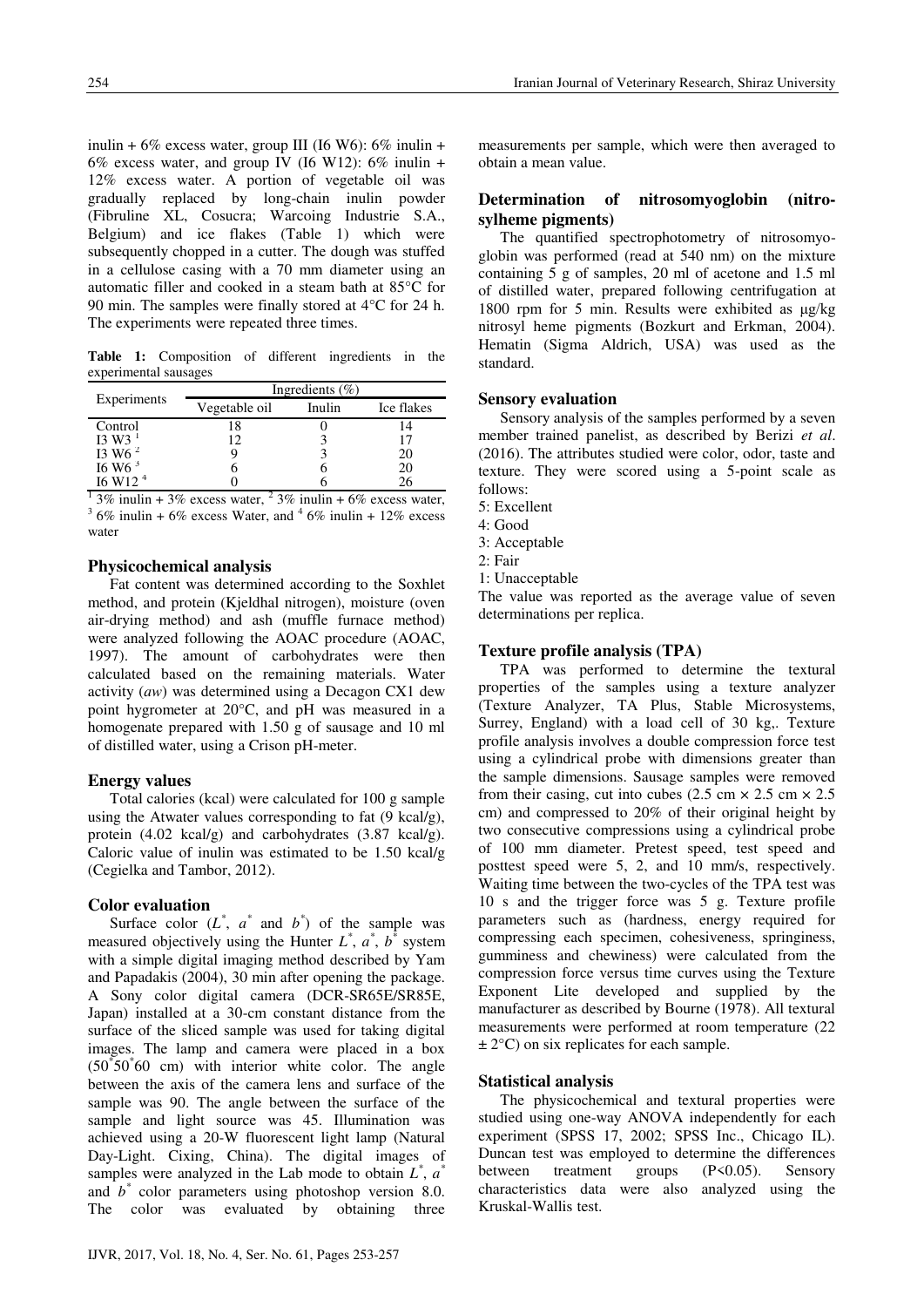| i<br>×<br>۰, | I<br>۰.<br>× |
|--------------|--------------|
|              |              |

| <b>Table 2:</b> Proximate composition (mean±SD) of conventional (control) and reduced fat emulsion type sausage treatments |
|----------------------------------------------------------------------------------------------------------------------------|
|----------------------------------------------------------------------------------------------------------------------------|

| Treatments            | Moisture<br>(%)               | Aw                    | pH                           | Ash<br>$(\%)$                | Protein<br>$(\%)$             | СНО<br>(%)              | Fat<br>$(\%)$                 | Fat reduction<br>$(\%)$ | Energy value<br>(kcal/100 g)   |
|-----------------------|-------------------------------|-----------------------|------------------------------|------------------------------|-------------------------------|-------------------------|-------------------------------|-------------------------|--------------------------------|
| Control               | $59.90 \pm 0.42$ <sup>a</sup> | $0.97 \pm 0.00^a$     | $6.50 \pm 0.02$ <sup>a</sup> | $5.40 \pm 0.21$ <sup>a</sup> | $11.20 \pm 0.11^a$            | $1.30 \pm 0.46^a$       | $22.20 \pm 0.14$ <sup>a</sup> |                         | $250.10 \pm 2.62^a$            |
| $13 W3$ <sup>1</sup>  | $62.90 \pm 0.49^b$            | $0.97 \pm 0.00^a$     | $6.50 \pm 0.01^a$            | $5.50 \pm 0.70$ <sup>a</sup> | $11.20 \pm 0.22$ <sup>a</sup> | $2.10 \pm 0.12^a$       | $16.30\pm0.14^b$              | 26.57                   | $200.70\pm0.13^b$              |
| I3 W <sub>6</sub> $2$ | $65.90 \pm 0.84$ <sup>c</sup> | $0.98 \pm 0.00^b$     | $6.40 \pm 0.14$ <sup>a</sup> | $5.50 \pm 0.70$ <sup>a</sup> | $11.30 \pm 0.08^a$            | $2.20 \pm 0.01^a$       | $13.20 \pm 0.07$ <sup>c</sup> | 40.54                   | $172.70 \pm 0.91$ <sup>c</sup> |
| 16 W6 <sup>3</sup>    | $65.90 \pm 0.14$ <sup>c</sup> | $0.98 \pm 0.00^b$     | $6.50 \pm 0.02$ <sup>a</sup> | $5.70 \pm 0.21$ <sup>a</sup> | $11.10 \pm 0.02^a$            | $3.30\pm0.30^{b}$       | $10.10 \pm 0.14$ <sup>d</sup> | 54.50                   | $149.60 \pm 0.17$ <sup>d</sup> |
| 16 W12 <sup>4</sup>   | $72.20+0.91d$                 | $0.99 + 0.00^{\circ}$ | $6.60 \pm 0.14$ <sup>a</sup> | $5.50 \pm 0.70$ <sup>a</sup> | $11.20 + 0.02a$               | $3.60 \pm 0.66^{\circ}$ | 4 10+0 $14^e$                 | 81.53                   | $95.00 \pm 1.54$ <sup>e</sup>  |
|                       |                               |                       |                              |                              |                               |                         |                               |                         |                                |

<sup>1</sup> 3% inulin + 3% excess water, <sup>2</sup> 3% inulin + 6% excess water, <sup>3</sup> 6% inulin + 6% excess water, and <sup>4</sup> 6% inulin + 12% excess water. Means with different superscript letters within the same column are significantly different at P<0.05

**Table 3:** Instrumental color analyses (mean±SD) of the surface of the conventional (control) and reduced fat emulsion type sausages

| Treatments                     | Nitrosomyoglobin        |                               |                         |                               |
|--------------------------------|-------------------------|-------------------------------|-------------------------|-------------------------------|
| Control                        | $0.66 \pm 0.03^{\circ}$ | $56.25 \pm 0.95^{\text{a}}$   | $1.12 \pm 0.09^{\circ}$ | $13.50 \pm 1.29^{\circ}$      |
| $13 W3$ <sup>1</sup>           | $0.63 \pm 0.02^{\circ}$ | $56.00 \pm 0.81$ <sup>a</sup> | $1.77 \pm 1.04^{ab}$    | $13.75 \pm 4.27^{\circ}$      |
| I3 W <sub>6</sub> $^2$         | $0.64 \pm 0.07^{\circ}$ | $55.50 \pm 0.57^{\circ}$      | $1.65 \pm 0.55^{ab}$    | $14.00 \pm 0.81$ <sup>a</sup> |
| 16 W6 <sup>3</sup>             | $0.66 \pm 0.06^{\circ}$ | $53.50 \pm 0.57^{\circ}$      | $1.80 \pm 0.61^{ab}$    | $12.25 \pm 1.50^{\circ}$      |
| $16 \text{ W}$ $12 \text{ }^4$ | $0.64 \pm 0.01^{\circ}$ | $51.00 \pm 0.81$ <sup>c</sup> | $2.10 \pm 0.21^{\circ}$ | $12.50 \pm 1.29^{\circ}$      |
| $  -$                          | - - - -                 | - - - -                       |                         | .                             |

<sup>1</sup> 3% inulin + 3% excess water, <sup>2</sup> 3% inulin + 6% excess water, <sup>3</sup> 6% inulin + 6% excess water, and <sup>4</sup> 6% inulin + 12% excess water.  $L^*$ : 0 = black and 100 = white,  $a^*$ : -60 = green and +60 = red, and  $b^*$ : -60 = blue and +60 = yellow. Means with different superscript letters within the same column are significantly different at P<0.05

**Table 4:** Parameters from instrumental texture profile analysis (mean±SD) of the conventional (control) and reduced fat emulsion type sausage

| <b>Treatments</b>              | Maximum<br>force $(N)$      | Gradient<br>(N/s)          | Cohesiveness<br>(ratio) | <b>Springiness</b><br>(cm) | <b>Gumminess</b><br>(N/cm <sup>2</sup> ) | <b>Chewiness</b><br>(N/cm)  |
|--------------------------------|-----------------------------|----------------------------|-------------------------|----------------------------|------------------------------------------|-----------------------------|
| Control                        | $16.95 \pm 0.81^{\circ}$    | $6.01 + 0.39^b$            | $0.79 \pm 0.01^{\circ}$ | $0.92 \pm 0.02^{\text{a}}$ | $13.44 \pm 0.56^{\circ}$                 | $12.46 \pm 0.75^{\circ}$    |
| $13 W3$ <sup>1</sup>           | $17.13 + 1.24$ <sup>a</sup> | $5.85 + 0.54^{20}$         | $0.77 \pm 0.01^{\circ}$ | $0.91 + 0.14^{ab}$         | $13.33 \pm 0.88^{\text{a}}$              | $12.17 \pm 0.79^{\text{a}}$ |
| 13 W6 <sup>2</sup>             | $16.14 \pm 1.82^{\text{a}}$ | $5.43 + 0.38$ <sup>a</sup> | $0.77 \pm 0.01^b$       | $0.92 \pm 0.03^{\circ}$    | $12.56 \pm 1.33^{\circ}$                 | $11.64 + 1.39a$             |
| 16 W6 <sup>3</sup>             | $17.91 \pm 1.64^{\circ}$    | $6.51 + 0.44^b$            | $0.74 \pm 0.01^{\circ}$ | $0.89 \pm 0.01^{\circ}$    | $13.40 + 1.14^a$                         | $11.98 \pm 1.00^{\circ}$    |
| $16 \text{ W}$ $12 \text{ }^4$ | $17.91 \pm 1.64^{\circ}$    | $6.50 + 0.44^b$            | $0.74 \pm 0.01^{\circ}$ | $0.89 \pm 0.01^{\circ}$    | $13.38 \pm 1.10^a$                       | $11.99 \pm 1.06^{\circ}$    |

<sup>1</sup> 3% inulin + 3% excess water, <sup>2</sup> 3% inulin + 6% excess water, <sup>3</sup> 6% inulin + 6% excess water, and <sup>4</sup> 6% inulin + 12% excess water. Means with different superscript letters within the same column are significantly different at P<0.05

# **Results**

#### **Physicochemical analysis**

Our results showed that neither fat reduction nor the presence of inulin influenced pH. In addition, water activity in I6 W12, I6 W6 and I3 W6 groups was significantly enhanced (P<0.05) (Table 2).

#### **Sausage composition**

The approximate compositions of control and inulin added sausages are shown in Table 2. Fat compositions of the experimental groups reduced with a simultaneous increase of the incorporated inulin. Fat content ranged from 22.20% in the conventional control group to 4.10% in reduced fat sausages with the highest inulin levels. Total fat was reduced by approximately 26.57, 40.76, 54.5 and 81.53% in the groups I3 W3, I3 W6, I6 W6 and I6 W12, respectively. Crude protein content of various groups changed from 11.13% to 11.30%, and carbohydrate content changed from 1.30% to 3.60%.

# **Caloric values**

The energy value of reduced fat sausages decreased from 250.05 kcal/100 g in the control group to 94.98 kcal/100 g in the reduced fat sausages representing an energy reduction close to 62.02% (P<0.05) (Table 2).

#### **Color properties**

Changes in CIE  $L^*$ ,  $a^*$  and  $b^*$  of the reduced fat

sausages and the control are shown in Table 3. Nitromyoglobin produced by the combination of NO and myoglobin and its amount was not significantly different among treatment groups (P>0.05). All fat-reduced inulin sausages tended to be darker (with lower  $L^*$  values) than the controls; this was significant  $(P<0.05)$  for batches with 6% inulin.

The redness  $(a^*$  value) of the fat-reduced sausages was comparable to the mean value of the control sausages, with a significant brighter redness (P<0.05) in the I6 W12 group. On the other hand, inulin content had no significant (P>0.05) effect on the  $b^*$  value (yellowness) of emulsion type sausages.

#### **Textural properties**

Textural values of reduced fat sausages are compared with full fat sausages in Table 4. In terms of maximum force, there was no significant difference between the samples; however, the gradient value of the reduced fat sausages of I3 W6 was significantly lower than that of the other samples (P<0.05). In addition, cohesiveness of the reduced fat samples was found to be lower than the control, springiness of all samples was above 0.89, and the chewiness of all four reduced fat sausage samples was similar to the full fat control sample.

#### **Sensory properties**

The results for the sensory properties of both control and experimental groups are summarized in Table 5. In general, scores for the different parameters awarded by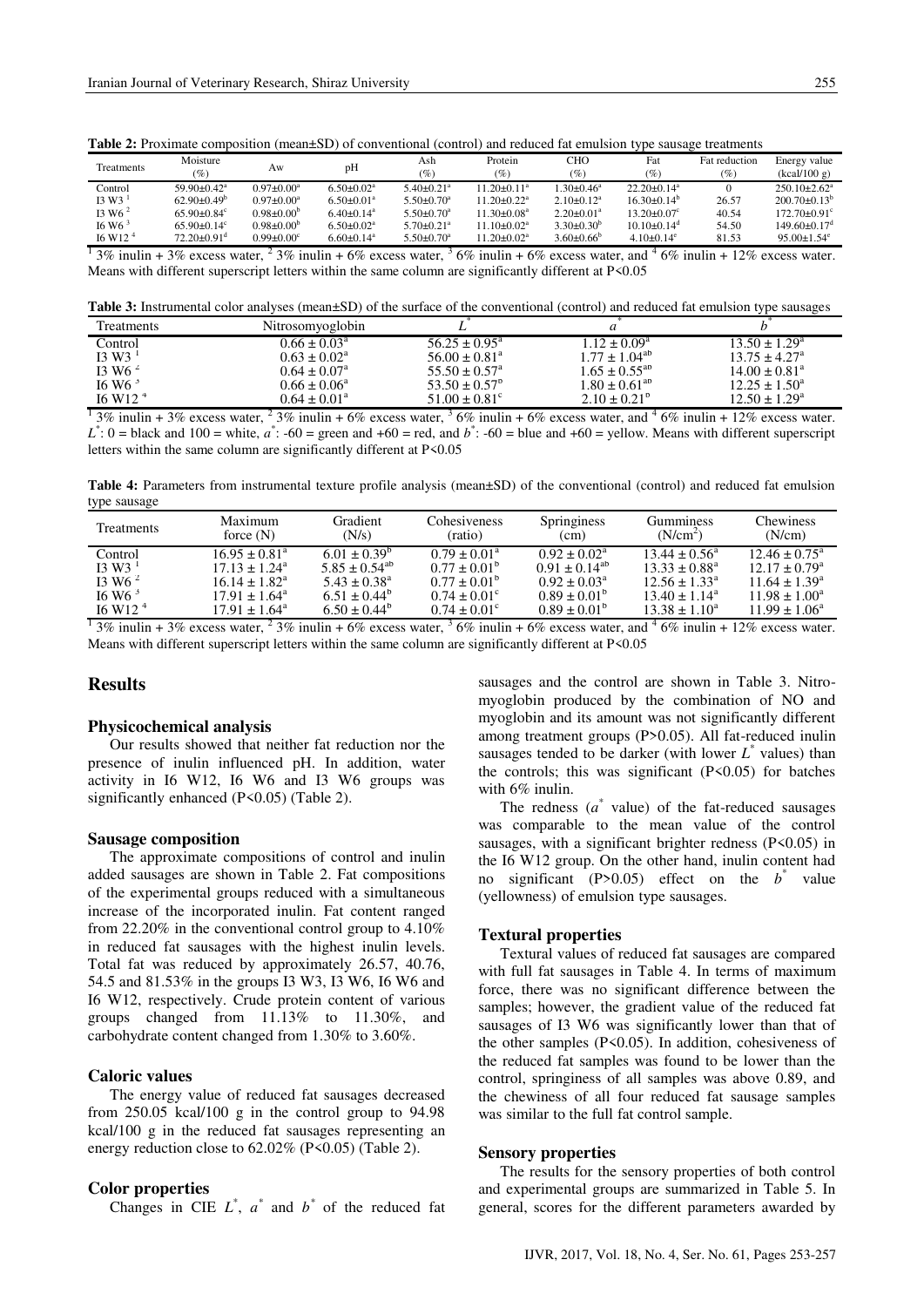| <b>Treatments</b>    | <b>Ddor</b>     | Taste           | Color           | Texture                      |
|----------------------|-----------------|-----------------|-----------------|------------------------------|
| Control              | $4.42 \pm 1.13$ | $4.57 \pm 0.78$ | $4.71 \pm 0.48$ | $4.57 \pm 1.13$              |
| $13 W3$ <sup>1</sup> | $4.42 \pm 1.13$ | $4.42 \pm 1.13$ | $4.71 \pm 0.48$ | $4.14 \pm 0.69$              |
| $13 W6^2$            | $4.42 \pm 1.13$ | $4.42 \pm 1.13$ | $4.71 \pm 0.48$ | $4.42 \pm 1.13$              |
| 16 W6 <sup>3</sup>   | $4.42 \pm 1.13$ | $4.57 \pm 0.78$ | $4.71 \pm 0.48$ | $4.57 \pm 0.53$              |
| $16 \text{ W}12^4$   | $4.14 \pm 1.21$ | $4.42 \pm 1.13$ | $4.00 \pm 0.81$ | $3.42 \pm 0.78$ <sup>*</sup> |

**Table 5:** Sensory characteristics (mean±SD) of the conventional (control) and reduced fat emulsion type sausage

 $13\%$  inulin + 3% excess water,  $23\%$  inulin + 6% excess water,  $36\%$  inulin + 6% excess water, and  $46\%$  inulin + 12% excess water. Significantly different at P<0.05

panelists were interestingly similar. No significant differences were found between the ratings for odor in the control and reduced fat sausages (P>0.05). Moreover, there was no significant difference between the groups regarding color or flavor (P>0.05).

# **Discussion**

In our study, we found that fat reduction did not considerably influence the pH, whereas water activity significantly changed in the I6 W12, I6 W6 and I3 W6 groups. The results are supported by several articles regarding dry fermented, cooked and frankfurter sausages (Bloukas and Paneras, 1993; Grigelmo *et al*., 1999; Mendoza *et al*., 2001; Caceres *et al*., 2004). Although the addition of water and inulin to the experimental groups did not significantly change textural properties, they increased water activity levels up to 0.01 in I3 W6 and I6 W6 and also 0.02 to the I6 W12. Hence, the presence of inulin in our study did not modify the physicochemical characteristics of the emulsion type sausages. The carbohydrate content of various groups significantly changed, however, which is similar to previous findings in the literature (Caceres *et al*., 2004; Nowak *et al*., 2007). Levels of protein in the different groups did not significantly change as fat and water content were modified (P>0.05). As the inulin used in this study contributed only to 1.50 kcal/g, its impact on the final energy value was very low. The results obtained by Nowak *et al*. (2007), Flaczyk *et al*. (2009) and Cegielka and Tambor (2012) have shown that the caloric value of meat products may be reduced to a much higher extent if inulin is used as a fat replacer. Color is a very interesting parameter in cooked meat products because consumers associate this product with a bright and characteristic pink color (Caceres *et al*., 2004). The difference in color properties is due to the low brightness described for this type of meat product caused by the lack of fat and an increase in total carbohydrates content (Troutt *et al*., 1992; Grigelmo *et al*., 1999). The inulin itself did not seem to alter the color considerably, since the values obtained were very similar and differences appeared independent of the amount added. Similar results for redness values are shown by Nowak *et al*. (2007), where an increase in dietary fiber and a decrease in fat content resulted in redder emulsion type sausages. Fat reduction, therefore, had a significant impact on the color of emulsion type sausages. In other words, with increased inulin and decreased fat, the products tended to become darker and redder. Researchers have found that the reduction of fat as well as the addition of

carrageenan, cellulose gums, or other fibers can influence and darken the color of meat products. (Jimenes Colmenero, 1996; Naga Mallika *et al*., 2009). because it decreases lightness and yellowness (Barbut and Mittali, 1996; Hughes *et al*., 1997). However, it has also been shown that the crucial factor for the darkening of the sausages is the reduced fat but not the added carrageenan (Hughes *et al*., 1997).

Maximum force and gradient parameters both show hardness of the samples. Cohesiveness of the reduced fat samples could be due to the added water as it possibly weakens the three dimensional network of sausage samples. Springiness of the samples shows that in all sausage samples, the elastic component was dominant to the viscous component. Compression energy was stored in the samples so during the relaxation time, they recovered their initial shape. Chewiness shows the energy required to convert solid or semisolid foods to a ready-to-swallow state. Fat reduction in meat formulations normally results in increasing texture hardness and chewiness. However, in the current work, water addition was used as a strategy to overcome texture hardening caused by fat reduction. In addition, inulin can replace fat only when its macromolecules are rehydrated and swollen. This is why extra water was needed.

No significant difference was found between the ratings for odor in the control groups and the reduced fat sausages, indicating that inulin did not change odor, even at higher concentrations (Caceres *et al*., 2004). Moreover, color, specifically an increase in redness, was not different between the groups. This seems to indicate that the color changes detected by the colorimeter did not negatively influence this sensory parameter, since the panelists judged the samples to be of the same level of acceptability. However, changes in texture were not noticeable, except for the reduced fat group with 6% inulin and 12% water. The ratings given to texture did not improve, however, as the amount of added inulin and water increased. Caceres *et al*. (2004) and Cegielka and Tambor (2012) also reported that adding inulin did not influence the general sensory quality of cooked sausages and Polish chicken burgers. Lastly, our findings indicate that inulin is acceptable in terms of the sensory evaluation, even when the amounts are up to 6% of the final product. This level of acceptability is valid for both normal or reduced fat meat products.

Our results suggest that the reduction of the fat content of emulsion type sausages (6% to 18%) leads to a decrease in the energy value of the product by 20% to 64%, respectively. In addition, inulin could be used as a